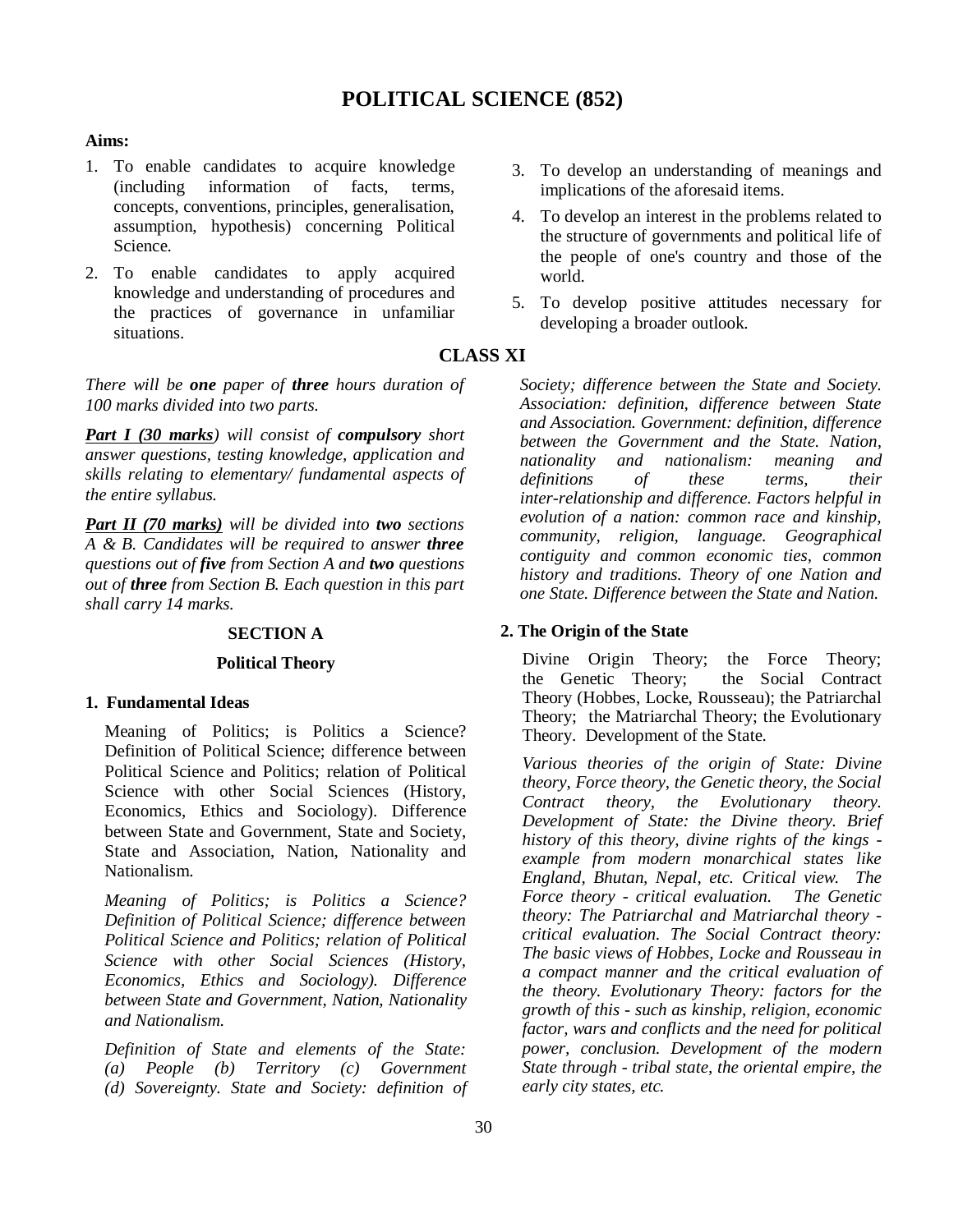### **3. Modern Theories of the State**

Socialism; communism; syndicatism; guild socialism; fascism.

*Definitions of all the "isms"; main exponents of all these theories, essentials of all "isms" value and criticism of these theories.*

### **4. The Purpose of the State**

Divergent views: the state is an end in itself; the greatest happiness of the greatest number; modern view.

*Divergent views - the State is an end in itself. The greatest happiness of the greatest number. Modern view. Meaning of the purpose of the State - brief knowledge of the functions of the State. Views of individualists and socialists - regarding the main aim or the end of the State - modern practical view - the concept of the welfare State. Functions of the welfare State - references can be given about the social securities in the west and Directive Principles of State Policy in India.*

### **5. Sovereignty**

Meaning, kinds and characteristics. Is sovereignty absolute and indivisible? A historical analysis.

*Meaning and kinds, characteristics. Is sovereignty absolute and indivisible? Meaning, definitions, characteristics such as – all comprehensive, universal, permanent, inalienable, exclusive, etc. Kinds: titular and real, legal and political; De-jure and De-facto sovereign, popular sovereignty. Brief study of Austin Theory and Pluralistic view of Sovereignty.*

### **6. Law**

Meaning and nature of law; sources of law; kinds of law.

*Meaning, definition of nature of law - different theories of law - analytical, historical, philosophical, comparative and sociological schools of thoughts of law - brief study. Sources customs, usages, religion, judicial decisions, scientific commentaries, equity, legislation. Kinds of law – municipal, national, constitutional and international law, statute law, ordinances.*

### **7. Liberty**

Meaning of liberty; kinds of liberty; civil liberty; political liberty; safeguards of liberty. Does law help or hinder liberty?

*Definition - kinds of Liberty: natural, political, economic and national liberty. Relationship between Liberty and Law. Conditions of Liberty as fundamental rights. Separation of judiciary from executive, well-knit party system, economic justice for all, free press and media, vigilance by the people. Safeguards of Liberty; does law help or hinder liberty?*

### **8. Equality**

Meaning of equality; extent of equality in modern states; kinds of equality; equality and liberty.

*Meaning of Equality; extent of Equality; kinds of Equality; equality and liberty; definition; extent to which every one must get equality to realize the best; absence of special privileges. Equality and Liberty - self-explanatory.*

#### **9. Citizenship**

Meaning and types of citizenship.

*Meaning and types of citizenship. Definition of a citizen. Difference between a citizen and alien. Definition of citizenship. Kinds of citizenship natural and naturalized. Double citizenship with one loyalty towards the nation or country of birth.*

### **10. Forms of Government**

Monarchy; aristocracy; democracy.

*Definitions of these governments. Kinds: Monarchy - constitutional or limited; absolute monarchy. Aristocracy - elected or hereditary. Democracy direct and indirect. Merits and demerits of these governments. Conditions for successful working of democracy.*

#### **SECTION B**

#### **Modern Constitutions**

### **11. India**

(i) Evolution of the Indian Constitution; formation of the Constituent Assembly of India; the Constitution of 1950 - basic features; the Union Government; the State Government; Legislature, Executive, Judiciary (composition only); relationship between Centre and State (legislative, administrative, financial). Public Services; composition and powers of Union and State Public Service Commissions. Local Self Government.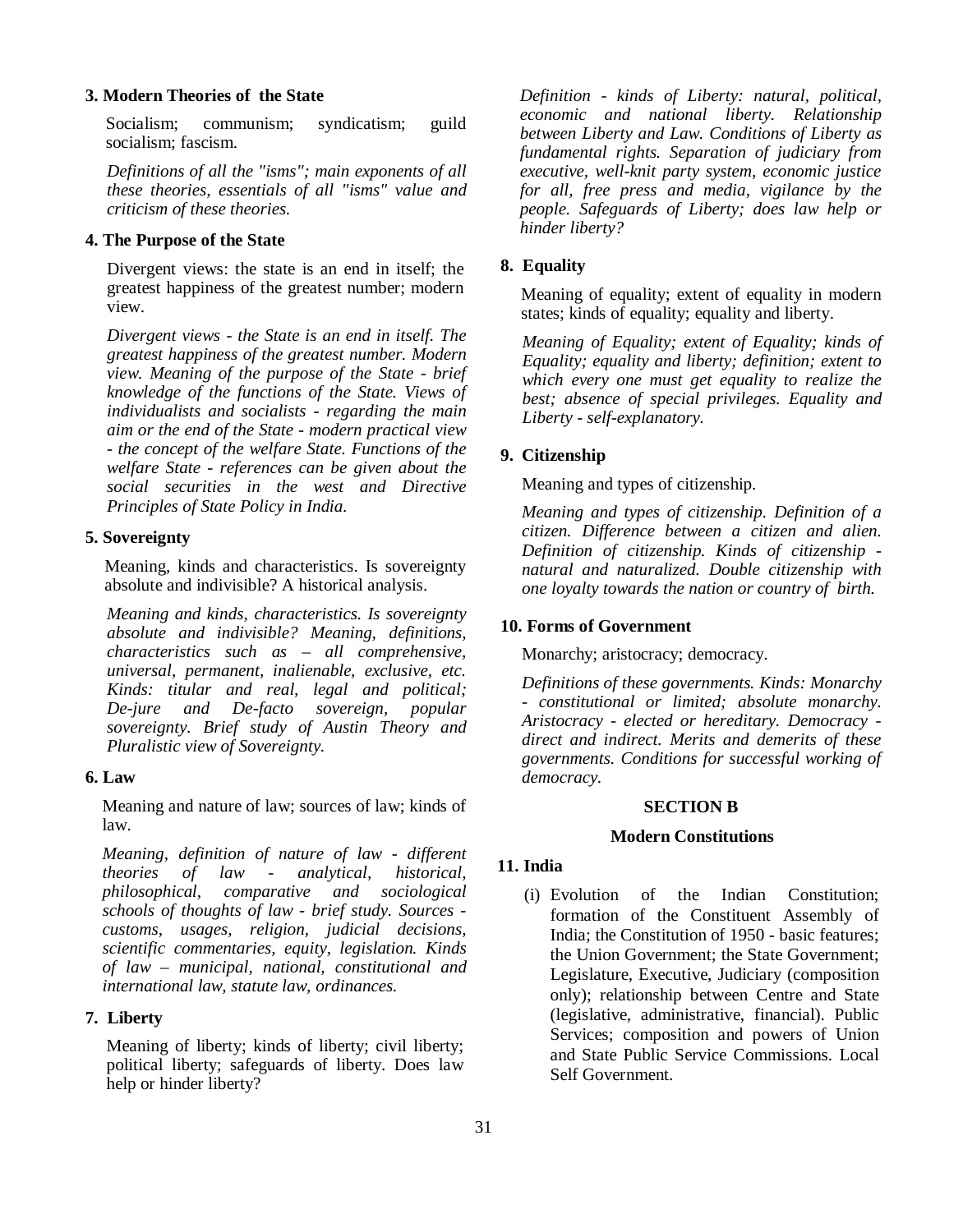*Evolution of the Indian Constitution, formation of Constituent Assembly of India. The Constitution of 1950 - basic features. Relations between the Centre and the States. Composition of the Centre and the State governments - Legislature, Executive, Judiciary. Composition and powers of Union Public Service Commission and State Public Service Commission. Local self government. Formation of the Constituent Assembly of India under Cabinet Mission Plan in 1946. Implementation of the Constitution in 1950 basic features. Composition of Rajya Sabha, Lok Sabha, State Legislative Assembly and Legislative Council. Qualifications and terms of the President, the Prime Minister, Governor and the Chief Minister - Council of Ministers both at Central and State levels. Relationship between the Centre and the States - legislative,* 

*administrative and financial. Local selfgovernment: Three tier system of Panchayati Raj. Rural and local bodies - their composition and functions. Defects in their working and possible solutions to solve their shortcomings.* 

(ii) Fundamental Rights, Fundamental Duties and Directive Principles of State Policy.

*Fundamental Rights: meaning, importance and purpose of fundamental rights; classification; special features; critical evaluation.*

*Fundamental Duties: classification of Fundamental Duties; assessment.*

*Directive Principles of State Policy: meaning and purpose; classification; importance and utility; criticism.*

*Difference between Fundamental Rights and Directive Principles of State Policy.*

# **CLASS XII**

*There will be one paper of three hours duration of 100 marks divided into two parts.*

*Part I (30 marks) will consist of compulsory short answer questions, testing knowledge, application and skills relating to elementary/ fundamental aspects of the entire syllabus.*

*Part II (70 marks) will be divided into two sections A & B. Candidates will be required to answer two questions out of three from Section A and three questions out of five from Section B. Each question in this part shall carry 14 marks.*

# **SECTION A**

### **1. Classification of States**

Early classification. A classification of modern states.

*Early classification: Reference to the views of Plato, Pindar, Herodotus, Thucydides - the triple classification of States outlined by them as Monarchy, Aristocracy and Democracy. Improving upon the old classification by Aristotle. Aristotle's classification of States - a critical evaluation of Aristotle's classification.* 

*Modern classification: classification suggested by J.A.R. Marriot, Burgess, Stephen Leacock. Classification of governments under despotic and*  *democratic heads and its further classification. C. F. Strong's five main criteria of classification based on: the nature of the legislature, the executive and the judiciary. Problem of Classification of States in the third world countries.*

# **2. Modern States**

Totalitarian and Authoritarian States, Unitary and Federal States, Federation and Confederation. Pre-requisites of a Federation. Future of Federalism. Parliamentary and Presidential form of government. Features, merits and demerits of these governments.

*Under classification of Modern States totalitarian and authoritarian governments. Liberal democracy - features, merits and demerits. Unitary and federal. Federation and confederation. Essentials or pre-requisites of a federation, such as, written and rigid constitution. Supreme position of the constitution, division of power. Impartial supreme judiciary, double citizenship, bicameralism, etc. Essential conditions for the successful working of a federation such as - the desire for union and not for unity. Geographical contiguity, absence of inequality among the units. Political education of*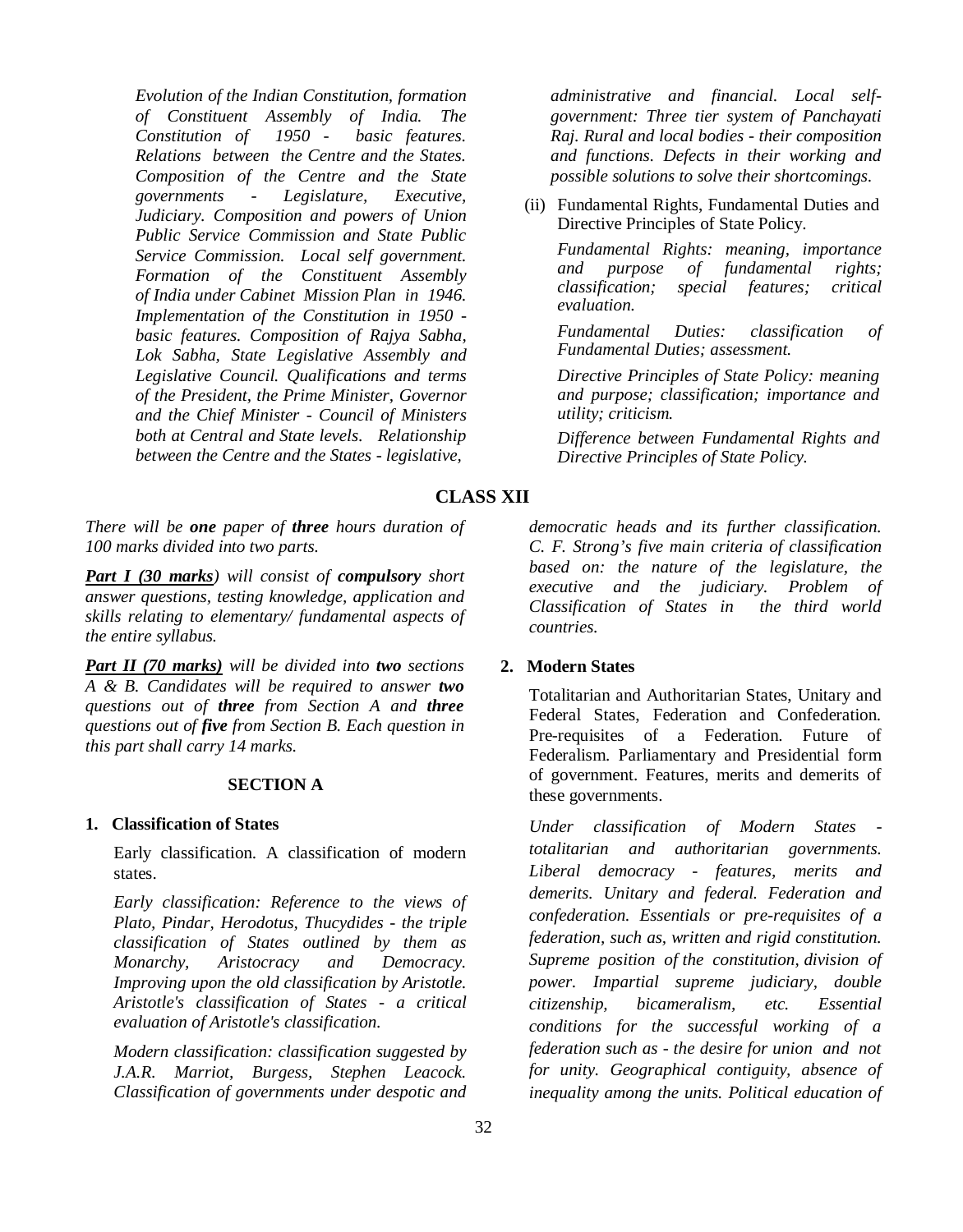*the people, alert political parties, etc. Future of federalism - growing tendencies towards unitary federalism due to factors like emergencies of war, terrorism, economic planning. Problems faced by federal governments. Modern communication and transport facilities, etc. References to India, U.SA. and U.K. Parliamentary and Presidential forms of government: Definitions, features, merits, demerits. Recent trends with reference to India, U.SA. and U.K.*

# **3. Constitution**

Meaning, kinds, written and unwritten. Rigid and flexible constitutions. Merits and demerits.

*Meaning, written and unwritten, rigid and flexible, merits and demerits. Special emphasis to be laid on conventions of the Constitutions of U.K., U.S.A, and India.*

### **SECTION B**

### **4. The Separation of Powers**

The theory of separation of powers - its application to modern governments - is separation desirable and practicable?

*The theory of separation of powers with special reference to Montesquieu's views. Critical evaluation of the theory. The theory of Checks and Balances – meaning with reference to U.S.A., India and U.K. – relevance of the theory in modern times.*

### **5. Franchise and Representation**

Suffrage - who should be entitled to vote? Adult franchise; duties of a representative; modes of election; constituency; minority representation. Political parties; two party system; multiple party system; functional representation.

*Franchise and representation: Who should be entitled to vote? Adult franchise - meaning, merits and demerits. Methods of election: direct, indirect. Constituencies: meaning, kinds - single member, multiple member constituency - merits and demerits. Minority representation - meaning,* 

*kinds. Duties of a representative. Cumulative vote system. Second ballot system. Political parties meaning, definition, role or functions in a democratic set up. Kinds - bi-party, multi-party system - meaning, functions, merits and demerits.* 

*Reference to Indian, British and American political parties. Proportional representation meaning. Single transferable vote system and list system. Functional representation - meaning, merits and demerits.* 

#### **6. Organs of the Government**

### (i) **The Legislature**

Functions of legislature; structure of legislature. The legislature in India, U.S.A. and U.K. - a comparative study.

*Meaning, functions and structure of the legislature, legislative procedure. The legislatures in U.K., India and U.S.A. Composition, powers and positions of the legislatures in these three countries - a comparative study.* 

*Composition and powers of House of Commons and House of Lords, House of Representatives and the Senate, Lok Sabha and Rajya Sabha. Are parliaments the true representatives of the electorate in developing countries or merely talking shops? The decline of the position of the legislature in modern times. Merits and demerits of a Bi-cameral and unicameral legislature.*

# (ii) **The Executive**

Functions; types of executive. The Civil Services. Difference between the political executive and the permanent executive. Executive in India, U.S.A. and U.K. - a comparative study.

*Meaning, types and functions of the executive. Meaning and role of Civil Services. Difference between the political and permanent executive. Recent growth of executive powers. Executive in India, U.K.*